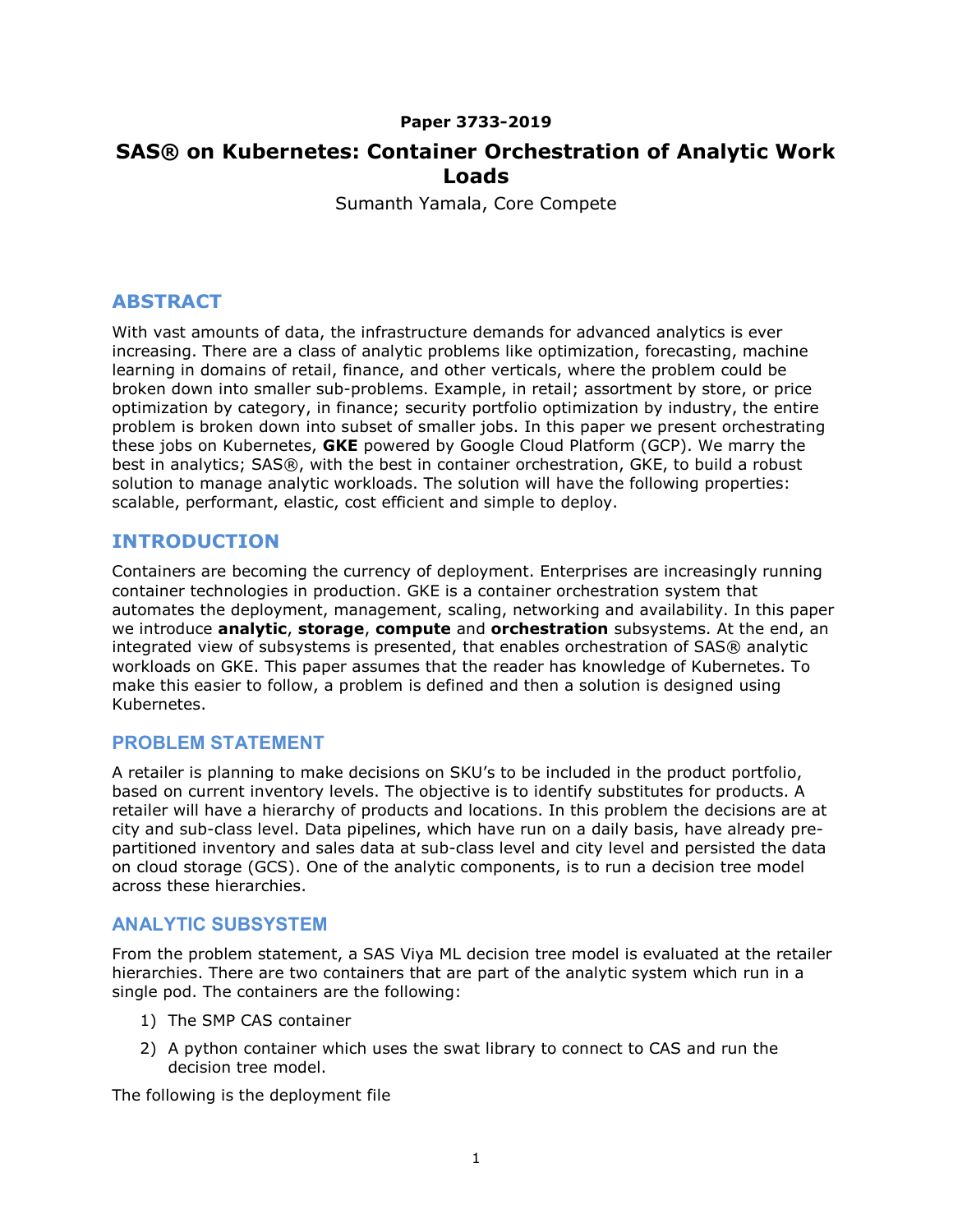---

apiVersion: apps/v1beta1

kind: Deployment

metadata:

name: gcs

labels:

app: gcs

spec:

replicas: 1

strategy:

rollingUpdate:

maxSurge: 1

maxUnavailable: 1

type: RollingUpdate

template:

metadata:

labels:

app: gcs

spec:

containers:

- name: gcs-container

image: gcr.io/sgf-sas-on-k8/cas-viya-job

imagePullPolicy: IfNotPresent

securityContext:

privileged: true

capabilities:

add:

- SYS\_ADMIN

lifecycle:

postStart:

exec:

command: ["gcsfuse", "sask8queue", "/etc/gcs"]

preStop:

exec:

```
 command: ["fusermount", "-u", "/etc/gcs"]
```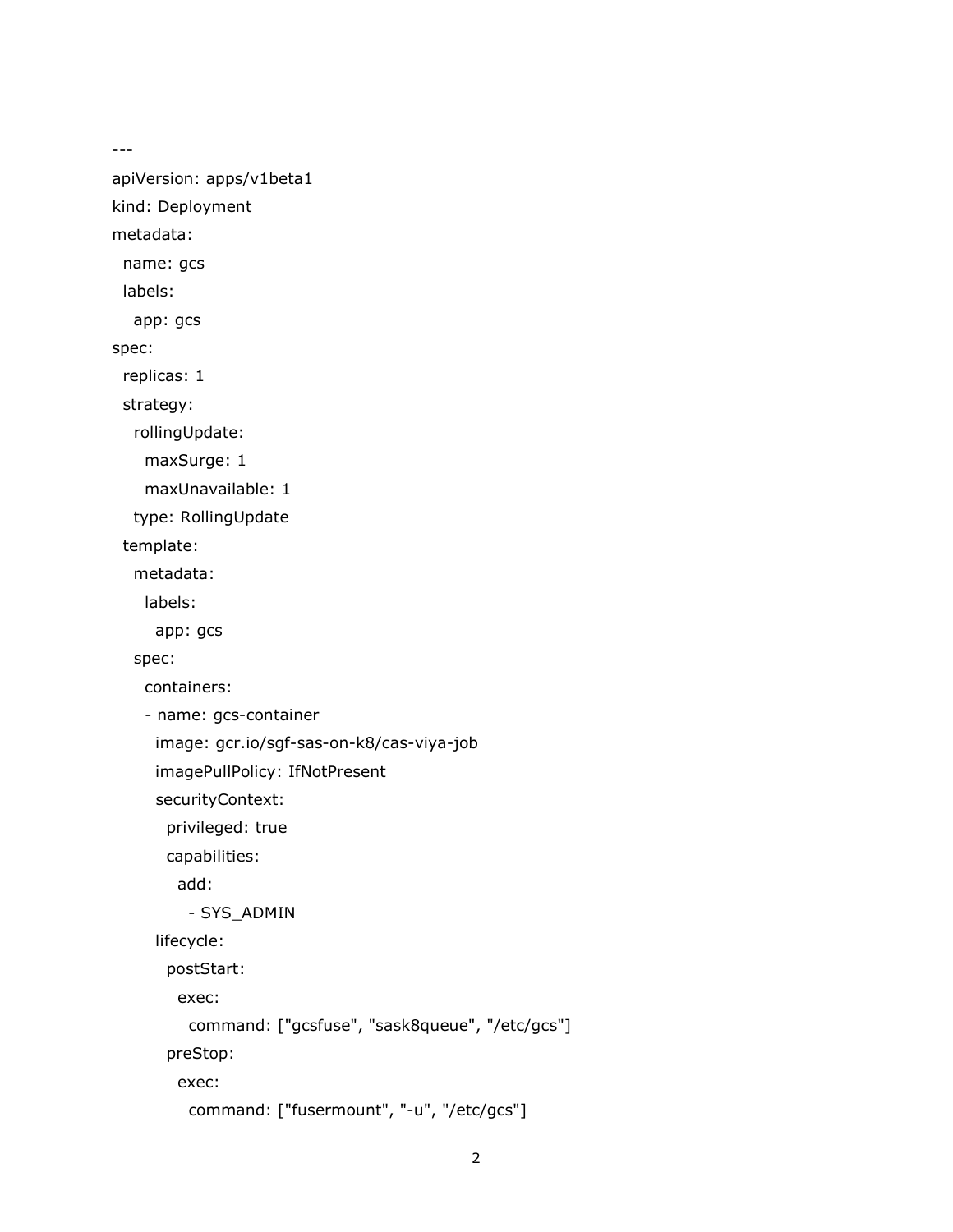- name: python-swat-container

image: gcr.io/sgf-sas-on-k8/python-swat-container

imagePullPolicy: Always

## STORAGE SUBSYSTEM

All analytic systems process large volumes of data. Most analytic data are stored in object storage like GCS, or persistent disks. They are inexpensive, durable and highly available. Kubernetes provides a neat abstraction between storage and compute. This delineation helps in scaling on-demand compute independent of storage. Kubernetes refers to storage as persistent volumes. https://kubernetes.io/docs/concepts/storage/persistent-volumes explains them in detail. Dynamic binding of persistent disks based on store number, user profile or any other criterion can be achieved using persistent volume claims (PVC). Local SSD's will serve as CAS cache for high throughput. The storage subsystem designed here will have the following types of volumes:

1. **GCS Fuse Mount** – This will mount a GCS bucket to all containers in the pod. This is a durable storage. It will serve as a repository for analytic data mart.

When using object storage like GCS, one would need to logically partition the data that maps to business use cases. From the problem statement, data has been pre-partitioned at the city-subclass level. There are other storage options to leverage with GKE.



### MESSAGE PIPELINE SUBSYSTEM

The objective of an analytic job is to crunch data and produce results, to enable decision making. Clients invoke these analytical jobs. Clients could be users, user interfaces or machines. We abstract the client concept, by introducing a queue. In this queue clients publish messages that carries instructions which identifies:

- 1) Sub-class of the product hierarchy
- 2) City location of the location hierarchy
- 3) Dynamic variables and model parameters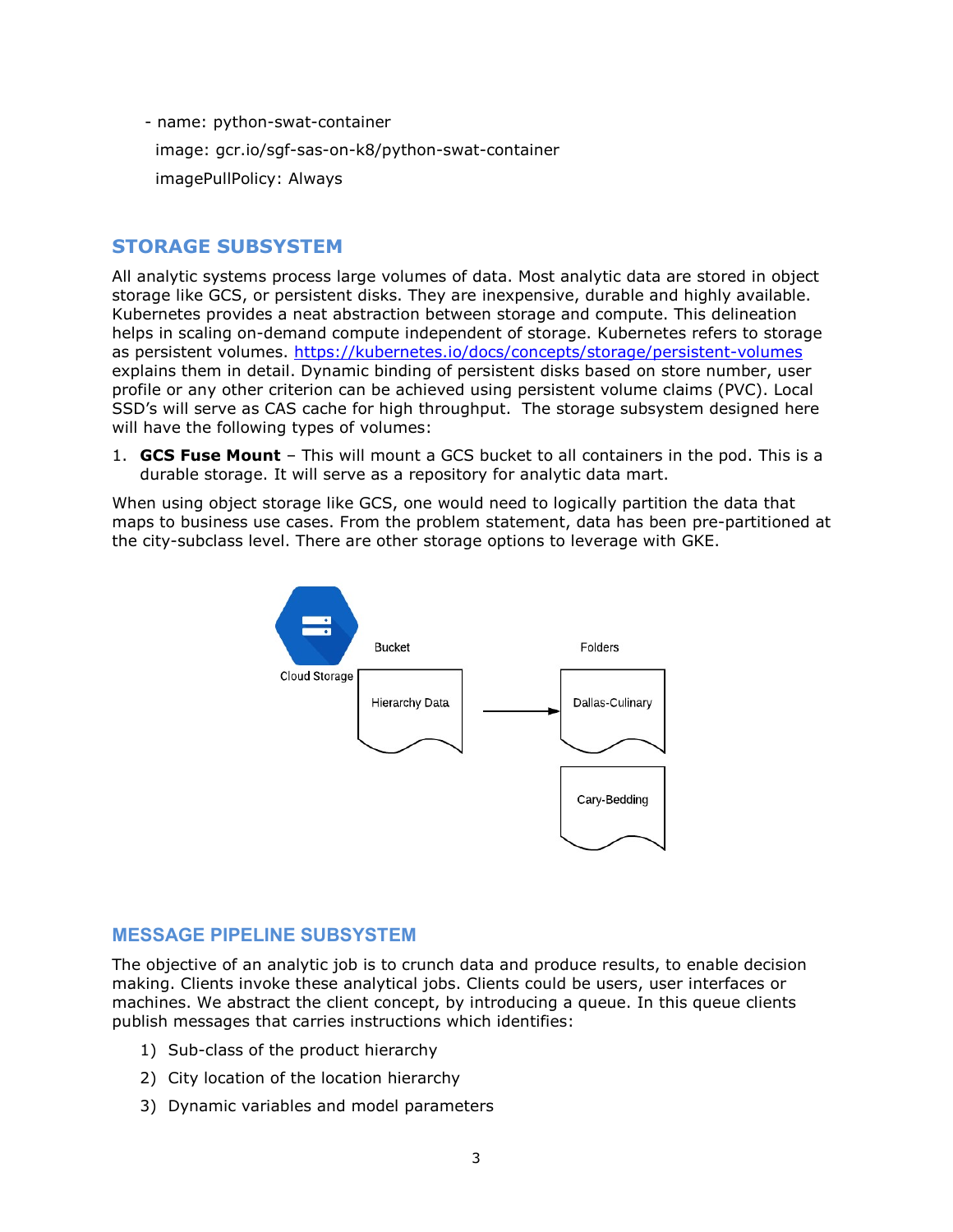Google Pub Sub ( https://cloud.google.com/pubsub/docs/overview ), provides that infrastructure, to deliver messages in a reliable and idempotent way. Messages can be in any format that the analytic system can understand. JSON is a format that makes the message easily readable and can be designed to conform to a schema. The following JSON schema has an instruction set to run decision tree model for the city – Dallas and for the sub-class – Culinary whose ID is 124901. It also describes model parameters which need to be used for tuning the model.

```
 "city": "Dallas", 
"sub-class": "Culinary", 
"sub-class-id": "124901", 
"model_params": { 
       "maxEvals": 50, 
        "maxIters": 5, 
        "maxTime": 3600, 
        "popSize": 10, 
        "randomSeed": 445 
}
```

```
}
```
{

### COMPUTE SUBSYSTEM

In Kubernetes one can create a cluster that meets the needs of the underlying analytical process. Examples:

- 1) If it is an optimization process the cluster needs to be built on multi-core CPU's.
- 2) Machine learning on SAS Viya powerful multi-core CPU and a large amount of memory should characterize the underlying clusters.

A Kubernetes cluster is a collection of VMs. This process of creating a cluster in GKE is explained in detail here. https://cloud.google.com/kubernetes-engine/docs/how-to/creatinga-cluster

#### **SECURITY**

GKE has security at node level, network level and at the control plane level. At the control plane level, the cluster can be hosted on private clusters and master authorized networks. Ingress and egress communication can be controlled by managing network policies in a namespace hosting the pods.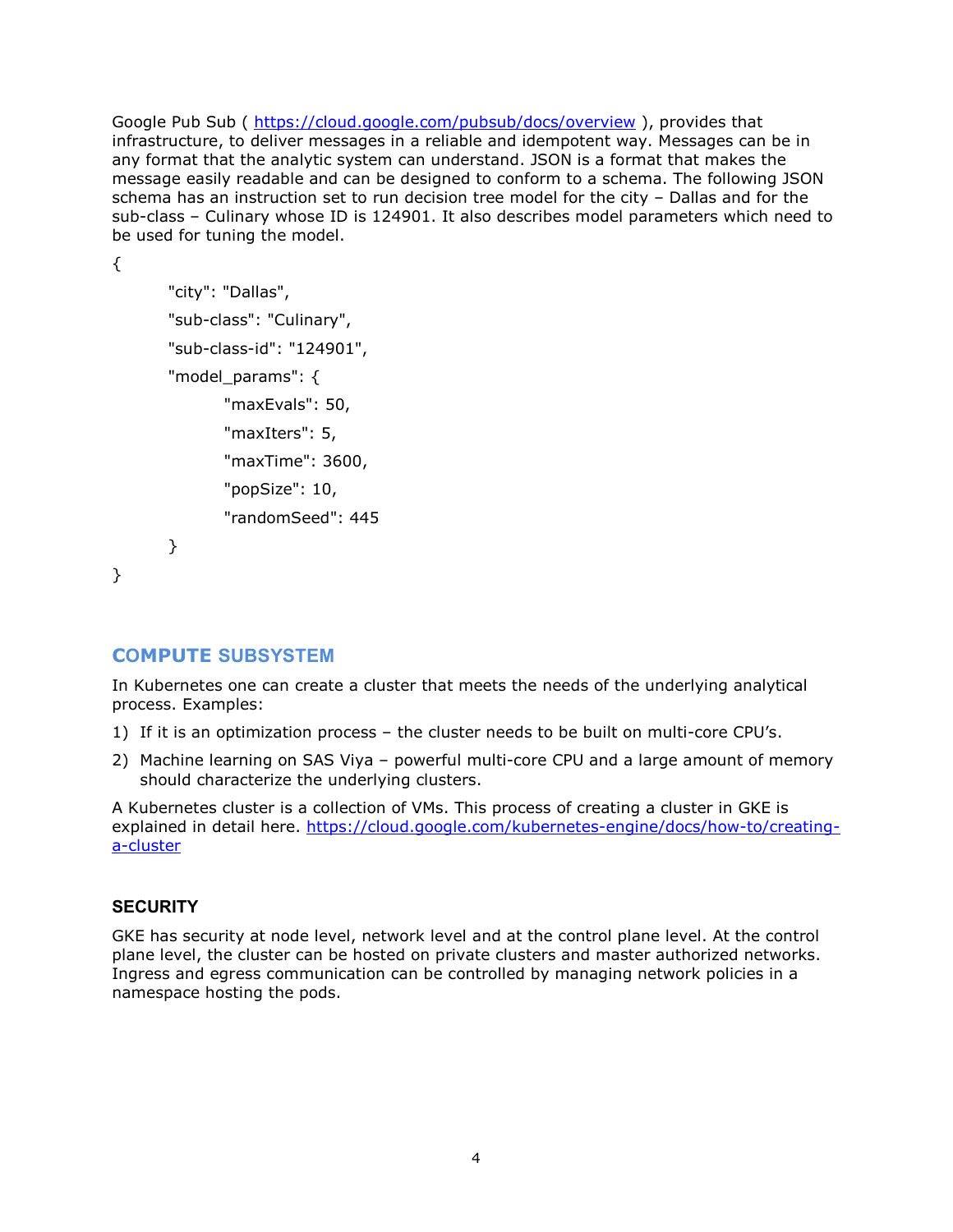## KUBERNETES Compute Elasticity

In the approach presented here we scale the analytic pod horizontally, based on number of messages in the message pipeline. The replication controller manages the number of analytic pods based on number of messages (analytic job instructions) in the queue.

https://cloud.google.com/kubernetes-engine/docs/tutorials/external-metrics-autoscaling describes the horizontal pod scaling set up.

## ORCHESTRATION SUBSYSTEM

The orchestration system unifies the storage, compute and message pipeline tiers. The instructions carried in the message pipeline are executed by SAS Viya containers. The number of SAS Viya containers changes based on the load on the system.



Figure 1: Flow diagram of SAS Viya on Kubernetes – processing analytical workloads

## **CONCLUSION**